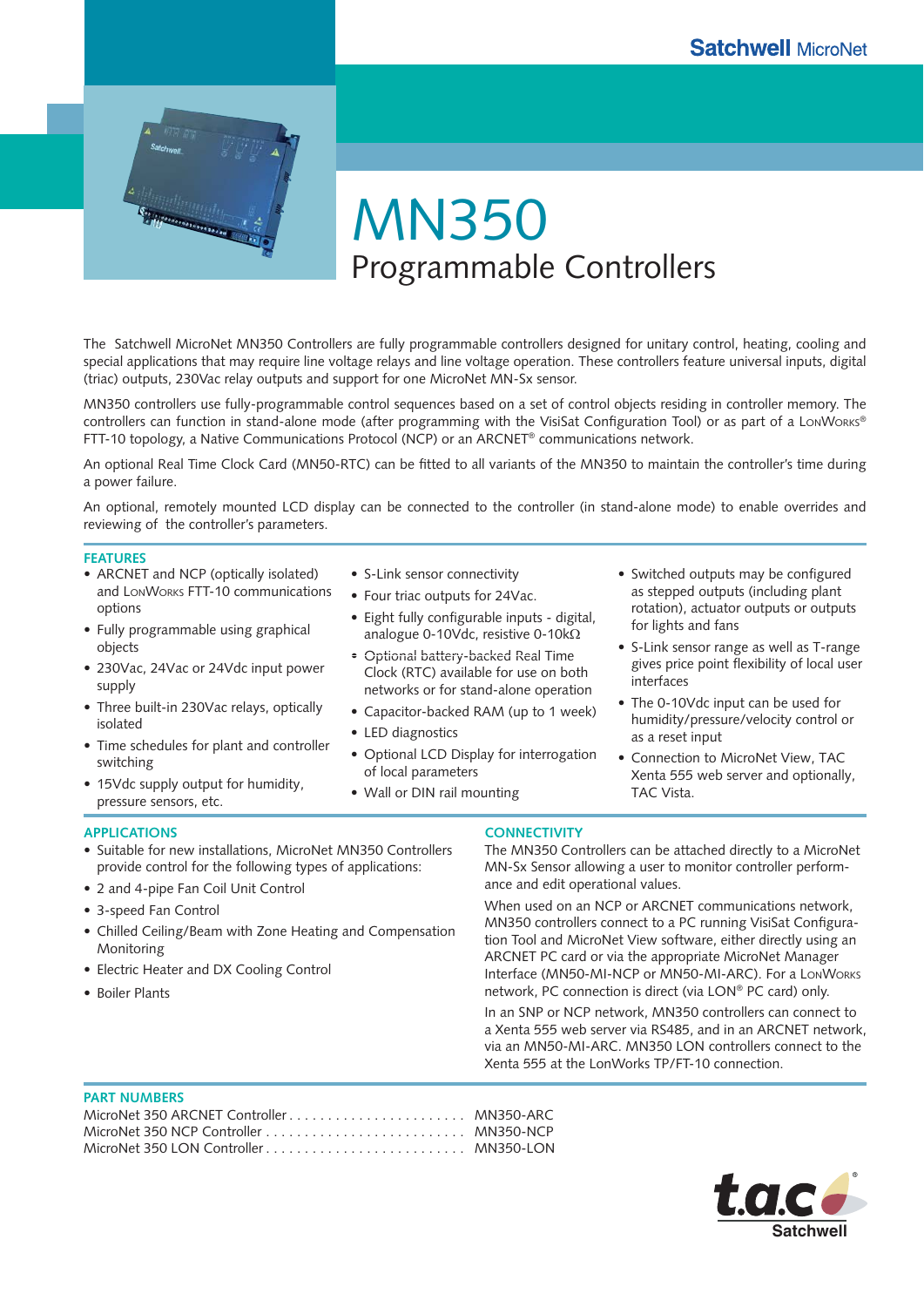# **TECHNICAL DATA**

|                                   | Max. power consumption 26VA @ 230Vac, 12VA @ 24Vac, 6W @ 24Vdc |
|-----------------------------------|----------------------------------------------------------------|
|                                   |                                                                |
| <b>Ambient Temperature</b>        |                                                                |
|                                   |                                                                |
|                                   |                                                                |
| Humidity                          |                                                                |
|                                   |                                                                |
| Mechanical                        |                                                                |
| Enclosure Metal case              |                                                                |
|                                   |                                                                |
|                                   |                                                                |
| Dimensions & Weight see Fig. 3    |                                                                |
|                                   |                                                                |
|                                   | terminals accept one 2.5mm <sup>2</sup> wire.                  |
| Real Time Clock Module (optional) |                                                                |
|                                   |                                                                |
|                                   |                                                                |
| Communications                    |                                                                |
|                                   |                                                                |
|                                   |                                                                |
|                                   |                                                                |
| <b>Agency Compliances</b>         |                                                                |
|                                   |                                                                |
|                                   |                                                                |
|                                   |                                                                |
|                                   |                                                                |
|                                   |                                                                |

#### **Power Failure Reserve**

Controller EEPROM preserves memory for 10 years under normal conditions of use. RAM contents will be preserved for up to one week in the event of a mains power failure, by a back-up capacitor. The software clock will stop during a power failure. If the controller has an RTC card, then the time will be maintained.

| <b>INPUTS AND OUTPUTS</b>   |                                                                                                                                                                                                                                                                                                                                                                                |          |
|-----------------------------|--------------------------------------------------------------------------------------------------------------------------------------------------------------------------------------------------------------------------------------------------------------------------------------------------------------------------------------------------------------------------------|----------|
| I/O Point Type              | <b>Description</b>                                                                                                                                                                                                                                                                                                                                                             | Quantity |
| Universal Input (UI)        | Each separately jumper configurable for either resistive $(0-10K\Omega, 0 - 10V)$ or digital use).                                                                                                                                                                                                                                                                             | 8        |
| Relay output                | 3 SPDT 230Vac Line Relay Outputs, Type 1B. Current Ratings: Normally Open contacts 10A;<br>Normally Closed contacts 3A. Note: see warnings & cautions on back page.                                                                                                                                                                                                            |          |
| Digital (Triac) Output (DO) | Type 1Y, for switching 24Vac. Current Ratings: 6VA at 230Vac supply, 18VA at 24Vac supply.                                                                                                                                                                                                                                                                                     |          |
| Sensor Link                 | Sensor Link for MicroNet S-Link sensor. Input comprises: Space Temperature (0°C to 50°C);<br>Adjustable Setpoints (4.4°C to 35°C); Operational Mode (Heat/Cool/Auto/Off); Fan (On/<br>Speed (Low/Medium/High)/Auto); Override Pushbutton (stand-alone occupancy control or<br>remote status monitoring of local status condition). These features are programmable in VisiSat. |          |
| 15Vdc Output                | 15Vdc (25mA) supply output for humidity and pressure sensors etc.                                                                                                                                                                                                                                                                                                              |          |

**ACCESSORIES**

|                                         | PCI20-485 or PCI20U-485 PCI card* to connect PC to ARCNET network. Type depends on PC's motherboard. |
|-----------------------------------------|------------------------------------------------------------------------------------------------------|
|                                         | PCM20H-485 PCMCIA card* to connect Laptop to ARCNET network.                                         |
|                                         | *PCI and PCMCIA cards available from Contemporary Controls (www.ccontrols.com).                      |
|                                         | Echelon® ECH 74501 PCLTA21/FT-10 PCI card to connect Desktop PC to LONWORKS FTT-10 network           |
|                                         | Echelon® ECH 73200 PCC-10 TP/FT-10 card to connect Laptop PC to LonWorks FTT-10 network              |
|                                         | LON-TERM1 Single LON Terminator for Free Topologies                                                  |
|                                         | LON-TERM2 Double LON Terminator for Bus Topologies (two required)                                    |
|                                         |                                                                                                      |
|                                         | MN50-LCD/MN50-LCDP MicroNet LCD Displays (wall/panel mounting)                                       |
|                                         | MN50-TS-100/MN50-TSP-100. MicroNet Touch NCP Screen Displays (wall/panel mounting)                   |
|                                         | MN50-MI-ARC/NCP. MicroNet Manager Interface for ARCNET/NCP networks                                  |
| MN50-MI-RTR ARCNET Router               |                                                                                                      |
|                                         |                                                                                                      |
|                                         |                                                                                                      |
|                                         |                                                                                                      |
|                                         |                                                                                                      |
| 0-073-0902TAC Xenta 400 (Terminal Part) |                                                                                                      |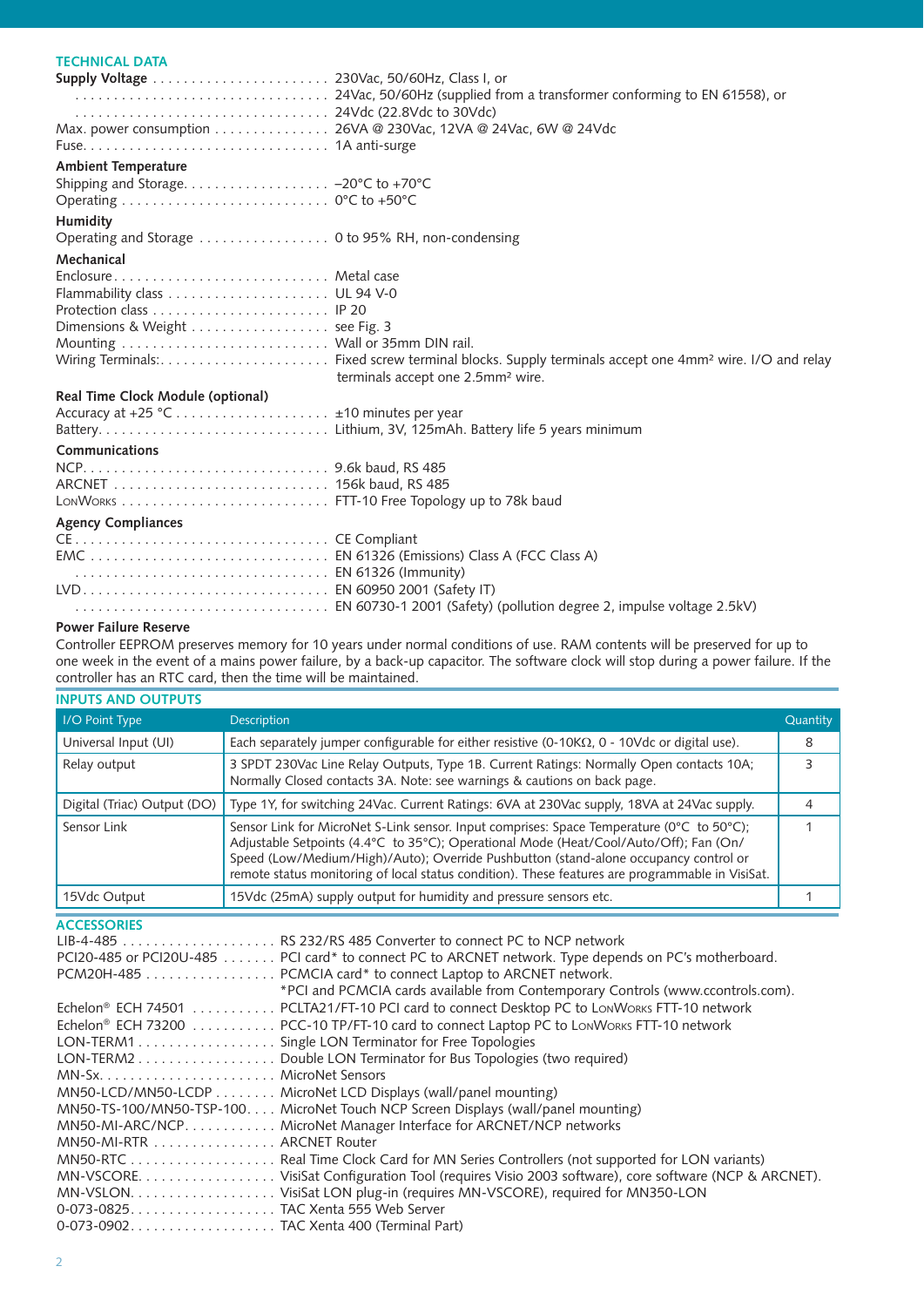## **TYPICAL SYSTEM DIAGRAM MICRONET MN350 CONTROLLER**



#### **COMMUNICATIONS ARCNET**

If an open communications standard is not necessary, but peer-to-peer communications is required, the highperformance ARCNET network option may be implemented. This network is created by using ARCNET controller models (e.g. MN350-ARC) and an MicroNet Manager Interface (MN50-MI-ARC).

An ARCNET communications network has a communications speed of 156k baud and can host up to 95 devices per sub-LAN (and up to 31 sub-LANs using ARCNET Routers).

ARCNET controllers communicate with each other in a peer-to-peer mode and connect to the MicroNet View software via an MN50-MI-ARC only and with the VisiSat Configuration Tool software via an MN50-MI-ARC or an ARCNET PC card.

An optional LCD Display, when mounted remotely, can be connected to an MN350-ARC controller operating in stand-alone mode.

**NCP (Native Communications Protocol)** In cases where an open communications standard is not required, an NCP network can be used.

An NCP network has a communications speed of 9.6k baud and can host up to

20 sub-networks with 63 devices each communicating in a polled-response mode.

Controllers on an NCP network (e.g. MN350-NCP) connect to MicroNet View and the VisiSat Configuration Tool via a direct connection to the PC using an RS 232/RS 485 Converter. Alternatively, connection can be via a MicroNet Manager Interface (MN50-MI-NCP).

An optional LCD Display, when mounted remotely, can be connected to an MN350-NCP controller operating in stand-alone mode.

## **LONWORKS**

A LONWORKS FTT-10 Free Topology communications network has a communications speed of up to 78k baud and can host up to 63 devices per segment (this can be increased to 128 using a repeater). See www.echelon. com/support for network design and wiring requirements.

LONWORKS network controllers (e.g. MN350-LON) communicate with with each other in a peer-to-peer fashion and connect to MicroNet View and the VisiSat Configuration Tool via the standard LON FTT-10 cards.

MicroNet View provides alarm management and dynamic trend logging. Applications can be prepared and

downloaded to MicroNet controllers from the VisiSat Configuration Tool.

## **S-Link Sensor**

A Sensor Link (S-Link) (two-wire, unscreened, communications wiring) provides a power and communication interface to an MicroNet (MN-Sx) series sensor. From some MN-Sx models, the user can view and adjust application parameters. A maximum of 61m is allowed between the MN350 controller and the MicroNet Sensor.

# **DOCUMENTATION**

- MN350 Wiring & Commissioning
- DS 10.151A
- MN350 Installation Instructions
- $-MI110.151$
- MicroNet Manager Interface
- $-$  DS 10.217
- MicroNet MN-Sx Sensors DS 10.000
- MicroNet Touch Screen DS 10.050
- MicroNet LCD Display DS 10.060
- MicroNet View DS 10.201
- VisiSat Configuration Tool DS 10.202
- VisiSat Engineering Guide
- MicroNet System Overview
- MicroNet System Engineering Guide
- TAC Xenta 555 03-00044-01-en. •